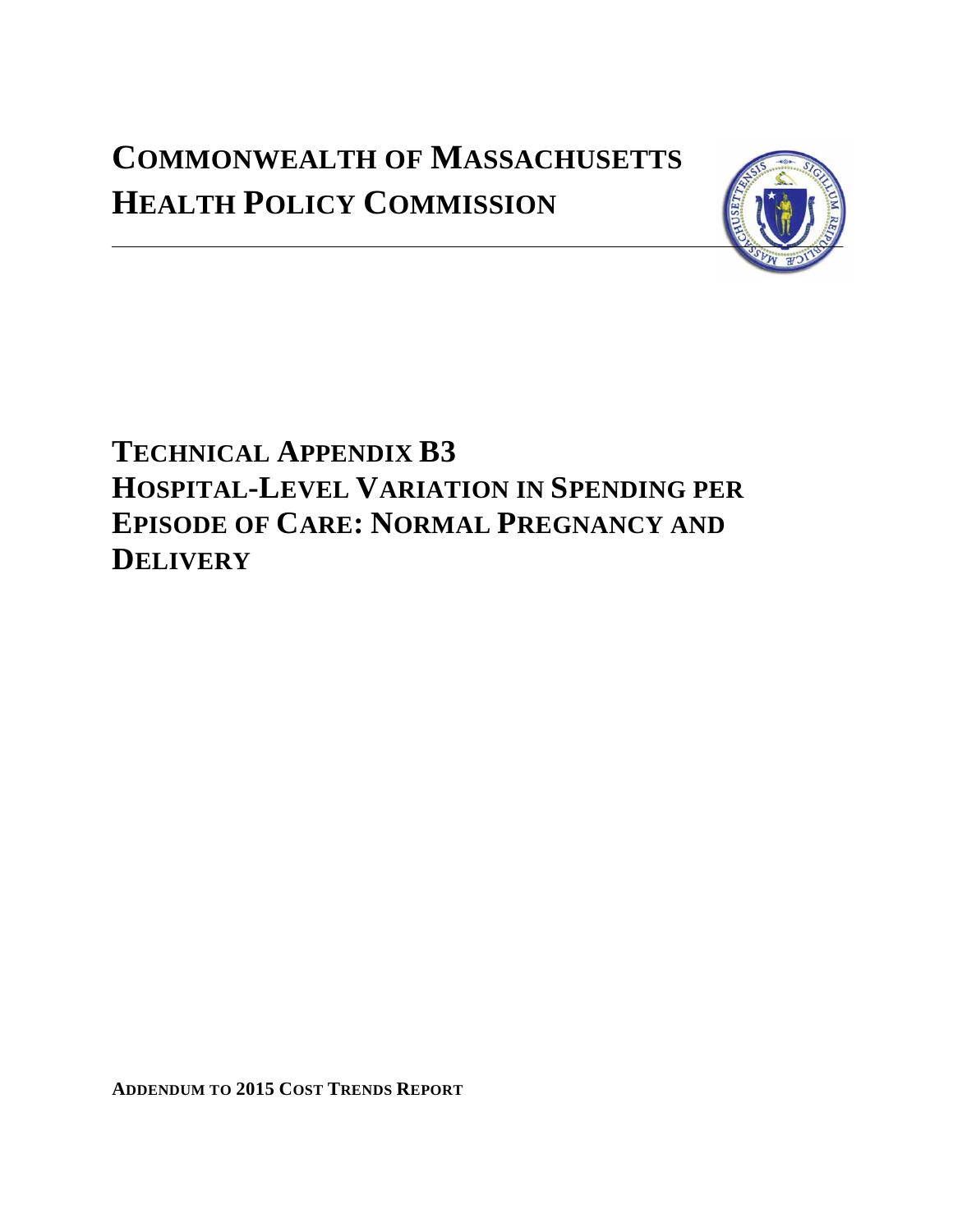## **Table of Contents**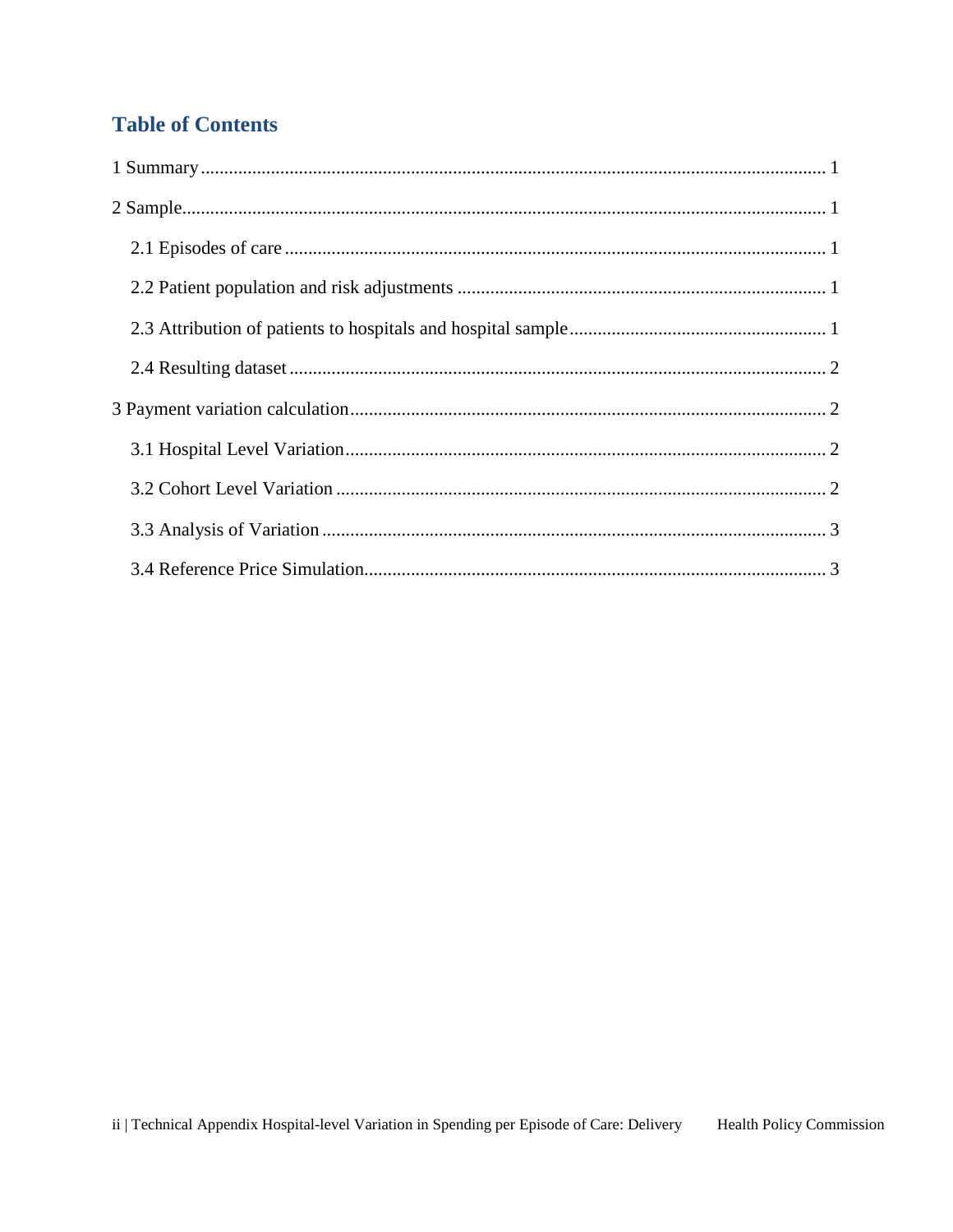## <span id="page-2-0"></span>**1 Summary**

This technical appendix lays out the Health Policy Commission's (HPC) approach for examining hospital level variation for a pregnancy episode.

## <span id="page-2-1"></span>**2 Sample**

We used Massachusetts' All Payer Claims Database for the calendar year 2012 for our analysis. Our sample included commercially-insured Massachusetts residents enrolled in a comprehensive individual or group medical plan offered by one the three major commercial payers, Blue Cross Blue Shield, Harvard Pilgrim Health Plan, and Tufts Health Plan. Expenditures do not capture pharmacy costs or payments outside the claims system. For a description of the HPC's APCD analytic file and methods, please see:

<http://www.mass.gov/anf/docs/hpc/apcd-almanac-technical-notes.pdf>

#### <span id="page-2-2"></span>**2.1 Episodes of care**

We used the Optum Symmetry Episode Treatment Grouper to group claims into unique episodes of care. Episode Treatment Groups (ETGs) are medically meaningful statistical units representing complete episodes of care. These episodes describe a recipient's observed mix of diseases and conditions, and any underlying co-morbidities and complications.

The following ETGs were used in our study:

• Episode Treatment Group 601100: Pregnancy, with delivery

#### <span id="page-2-3"></span>**2.2 Patient population and risk adjustments**

The study sample was defined according to the following criteria:

- Only patients with a commercial payer
- Only complete episodes
- Only patients who are between 18 and 35
- Only patients who are classified as low severity (level 1) by the Optum ETG grouper
- Only patients whose delivery was during their first hospital stay for the episode
- Excludes outliers (all episodes in the top and bottom 2.5% of payments were cut out of the sample)

#### <span id="page-2-4"></span>**2.3 Attribution of patients to hospitals and hospital sample**

To attribute an acute hospital to each episode, we created an anchor claim within an episode, which assigned all associated related claims to a certain facility.

For pregnancies, the anchor claim was first facility claim that indicated an overnight stay

1 | Technical Appendix Hospital-level Variation in Spending per Episode of Care: Delivery Health Policy Commission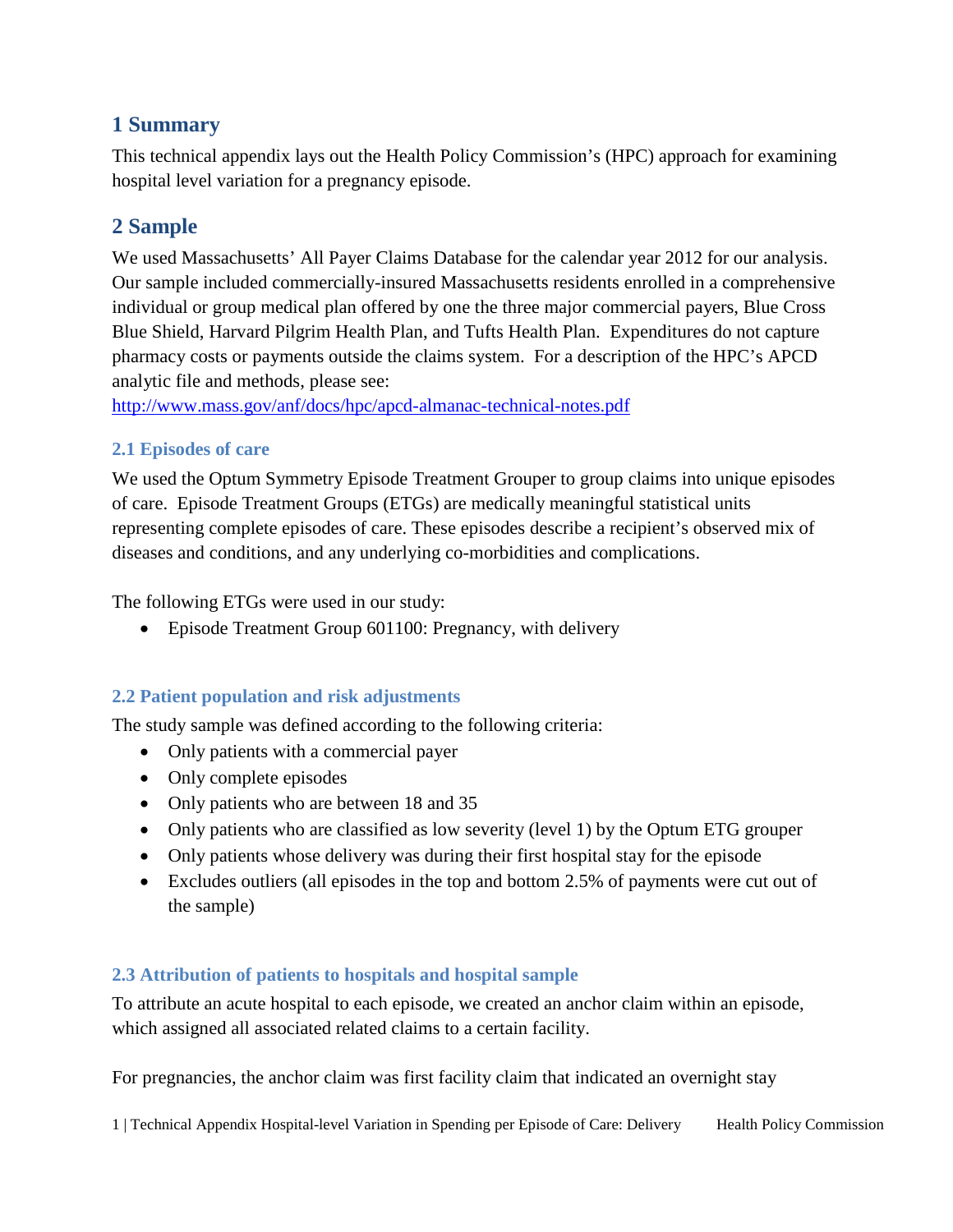The assigned hospital was the national provider identification on the anchor claim.

Only acute care facilities with greater than fifteen discharges were used in our analysis. We used a fifteen discharge threshold because we wanted to be consistent with prior hospital level spending variation analyses.

Hospitals were categorized by hospital cohort as defined by the Center for Health Information and Analysis.

For hospital cohort definitions—AMC vs. community vs. teaching—and system affiliation please see Technical Appendix A provided as part of this report.

#### <span id="page-3-0"></span>**2.4 Resulting dataset**

The final sample consisted of 6,840 deliveries; 1,171 caesarian Sections, and 5,669 vaginal deliveries.

### <span id="page-3-1"></span>**3 Payment variation calculation**

#### <span id="page-3-2"></span>**3.1 Hospital Level Variation**

We calculated two different average payments. One was the average payment for the procedure, and the other was the average payment for the episode.

- 1. The procedural payments were defined as all payments that occurred between the admit date and the discharge date.
- 2. The episode payments were defined as all payments before and after the procedure. This could include any readmissions, any post-acute care, and any pre-surgical consultations.

#### <span id="page-3-3"></span>**3.2 Cohort Level Variation**

We further grouped hospitals in two different ways. We grouped hospitals into three different cohorts, AMC vs. community vs. teaching, using definitions constructed by the Center for Health Information and Analysis.

We also grouped hospitals into system affiliations based on their corporate affiliations in 2014 using the Registry of Provider Organizations.

For a detailed list on how hospitals were grouped, please refer Technical Appendix A.